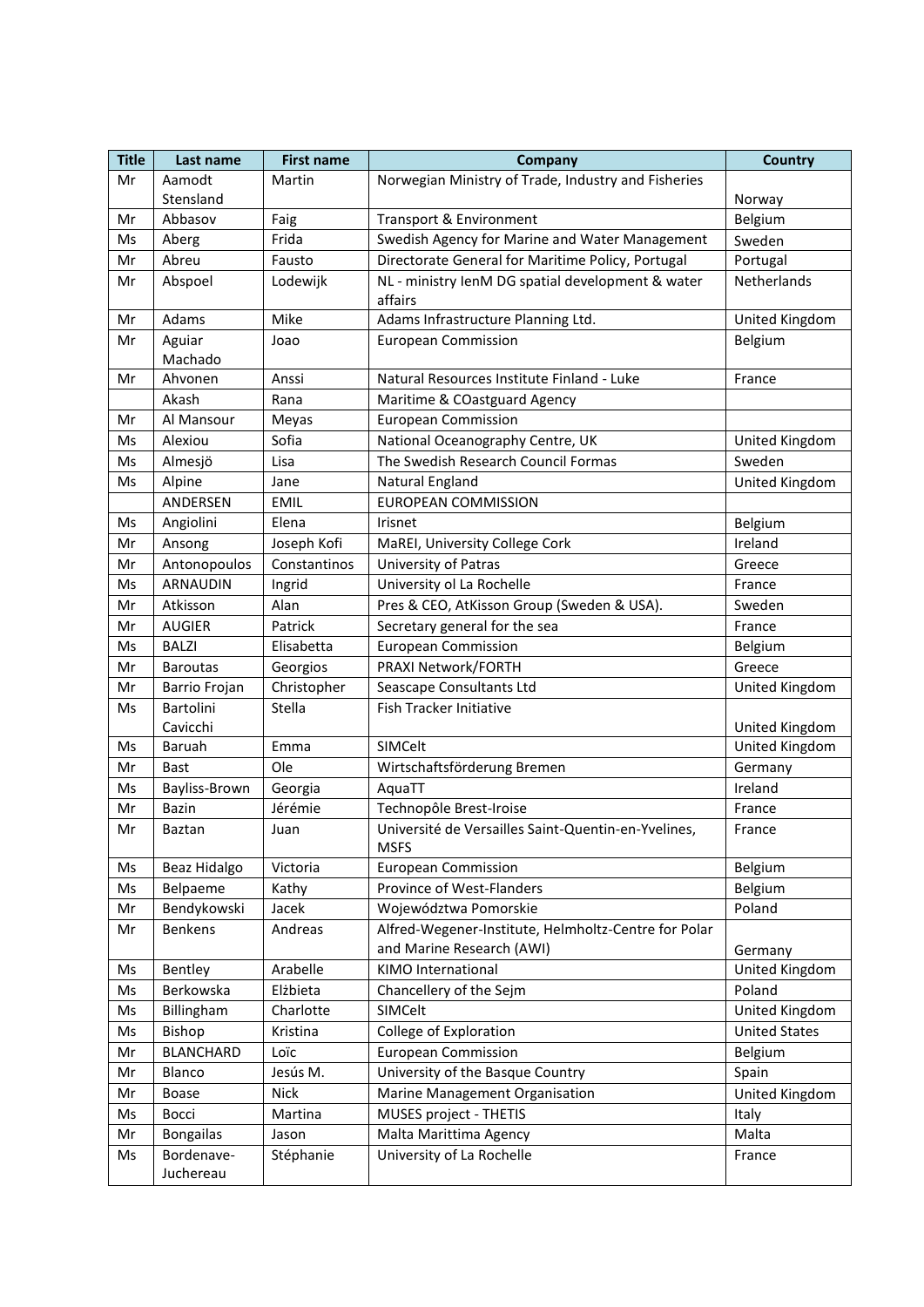| Ms | Bornstein           | Anna          | Dorset Growth Hub (WSX Enterprise Ltd)                               | United Kingdom  |
|----|---------------------|---------------|----------------------------------------------------------------------|-----------------|
| Mr | <b>Bosch</b>        | <b>Rieks</b>  | EcoCoast                                                             | Netherlands     |
| Mr | <b>BOUISSOU</b>     | <b>VICTOR</b> | <b>DCNS</b>                                                          | France          |
| Ms | Boyadzhieva         | Ruska         | <b>Burgas Municipality</b>                                           | <b>Bulgaria</b> |
| Mr | Boyesen             | Jan           | Maritime Development Center - MDC                                    | Denmark         |
| Ms | Bozkurt             | Tülay         | Republic of Turkey Ministry for EU Affairs                           | Turkey          |
| Mr | <b>Bräck</b>        | Thomas        | Swerea IVF                                                           | Sweden          |
| Ms | bradbury            | chelsea       | The Crown Estate                                                     | United Kingdom  |
| Ms | Bradshaw            | Natasha       | The Coastal & Marine Union (EUCC)                                    | United Kingdom  |
| Ms | Brady               | Clare         | <b>STM Validation Project</b>                                        | United Kingdom  |
| Ms | <b>Brasse</b>       | Monika        | <b>EUROPEAN COMMISSION</b>                                           | United Kingdom  |
| Mr | <b>Breslin</b>      | John          | SmartBay Ireland                                                     | Ireland         |
| Mr | <b>Brewin</b>       | Robert        | Plymouth Marine Laboratory                                           | United Kingdom  |
| Ms | <b>Bright</b>       | Ashleigh      | <b>FAI Farms Ltd</b>                                                 | United Kingdom  |
| Ms | <b>Brock</b>        | Elisabet      | KosterAlg                                                            | Sweden          |
| Ms | <b>Brunner</b>      | Viktoria      | Nausicaa                                                             | France          |
| Ms | Brunnstroem         | Kerstin       | North Sea Commission                                                 | Sweden          |
| Mr | Bryden              | Harry         | University of Southampton                                            | United Kingdom  |
| Mr | <b>Buch</b>         | Erik          | EuroGOOS - European Global Ocean Observing                           |                 |
|    |                     |               | System                                                               | Belgium         |
| Mr | <b>Buchan</b>       | Ken           | Dorset County Council                                                | United Kingdom  |
| Mr | <b>Buchanan</b>     | <b>Bruce</b>  | Marine Scotland                                                      | United Kingdom  |
| Mr | <b>Buckhout</b>     | Marc - Philip | Seas At Risk                                                         | Belgium         |
|    | <b>Budd</b>         |               | PTEP                                                                 |                 |
| Mr |                     | Christopher   |                                                                      | United Kingdom  |
|    | <b>Budd</b>         | Richard       | Photographer                                                         |                 |
| Mr | <b>Bugeja</b>       | George        | Malta Council for Science and Technology                             | Malta           |
| Ms | <b>Bulvinaite</b>   | Izolda        | <b>European Commission</b>                                           | Belgium         |
| Mr | <b>BURGESS</b>      | Peter         | <b>Transport Economics td</b>                                        | United Kingdom  |
| Ms | Burman              | Åsa           | Lighthouse - Swedish Maritime Competence Center<br>Dorset Growth Hub | Sweden          |
| Mr | <b>Burn</b>         | Rich          |                                                                      | United Kingdom  |
| Ms | <b>Busch</b>        | Julia A.      | Jacobs University                                                    | Germany         |
| Mr | <b>Byford-Bates</b> | Alistair      | <b>Wessex Archaeology</b>                                            | United Kingdom  |
| Ms | Cabassut            | Fiona         | <b>European Commission</b>                                           | Belgium         |
| Ms | Cabon               | Anne - Marie  | Brest métropole                                                      | France          |
| Ms | Calderon            | Marlene       | Southampton Solent University                                        | United Kingdom  |
| Mr | Calewaert           | Jan - Bart    | <b>EMODnet Secretariat</b>                                           | Belgium         |
| Mr | calver              | Paul          | Calvco Limited                                                       | United Kingdom  |
|    | CAMPOREALE          | SILVIA        | <b>CRIET MISE</b>                                                    |                 |
| Mr | Caña Varona         | Mario         | University of the Azores                                             | Portugal        |
|    | Candy               | Graham        | Maritime & Coastguard Agency                                         |                 |
| Ms | Cappelletto         | Margherita    | National Research Council of Italy                                   | Italy           |
| Mr | Carden              | Mark          | National Union of Rail, Maritime & Transport                         | United Kingdom  |
|    |                     |               | Workers, UK                                                          |                 |
| Mr | Carey               | Titus         | France Channel England Programme                                     | United Kingdom  |
| Ms | Carniel             | Laura         | Southern England Local Partners                                      | Belgium         |
| Mr | Carr                | Ashley        | Ashley Carr Photography Ltd                                          | United Kingdom  |
| Mr | Carter              | John          | Duodrive Limited                                                     | United Kingdom  |
| Ms | Carvalho            | Natacha       | <b>European Commission</b>                                           | Italy           |
| Mr | Casado              | Manuel        | COMSA                                                                | Spain           |
|    | Domínguez           |               |                                                                      |                 |
| Ms | Castells            | Ada           | <b>Barcelona City Council</b>                                        | Spain           |
| Ms | CAUMONT             | Pauline       | <b>CPMR Atlantic Arc Commission</b>                                  | France          |
| Mr | Chang               | Jian          | <b>Bournemouth University</b>                                        | United Kingdom  |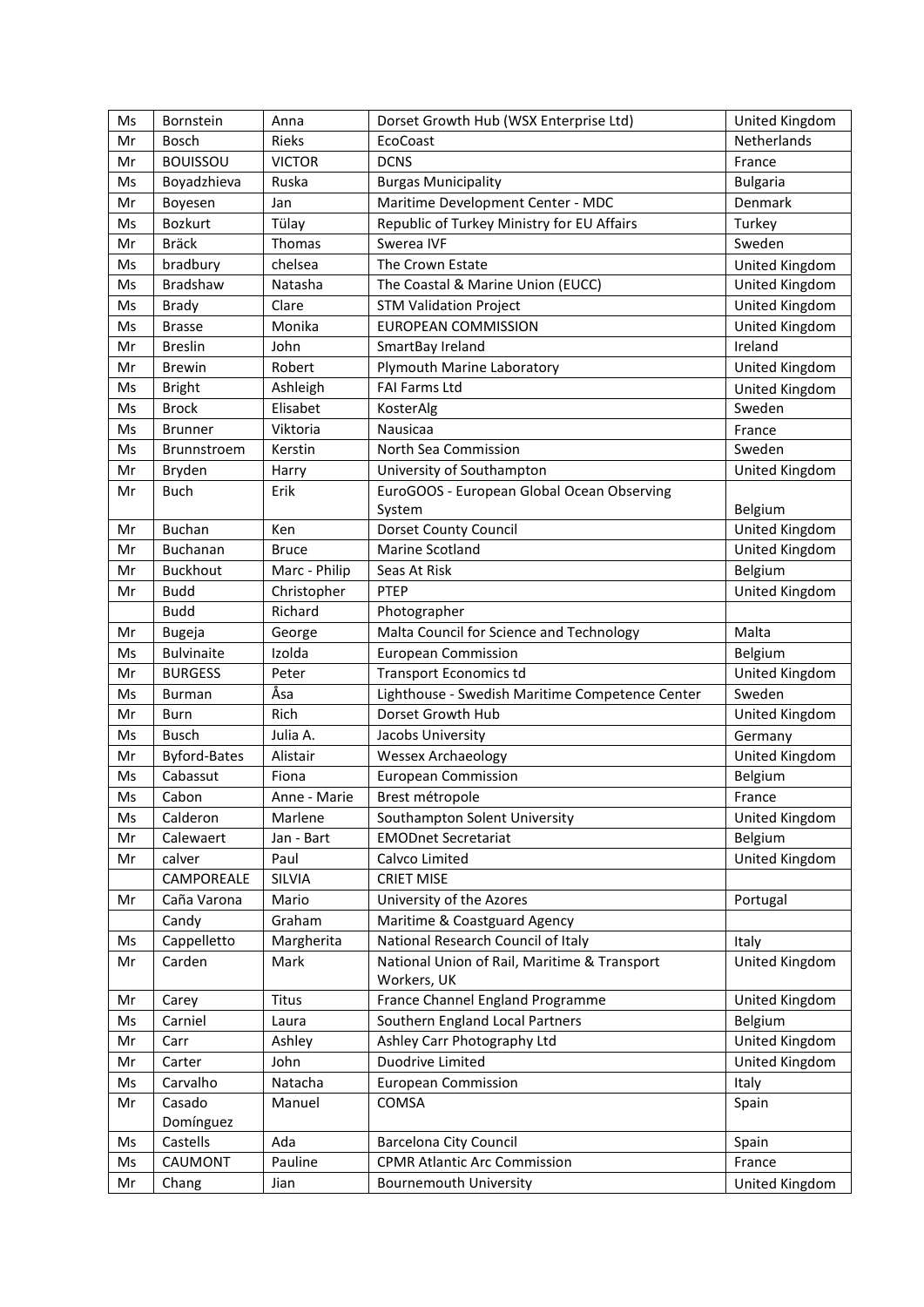| Mr | Charbonneau         | Mathieu        | CargoM                                               | Canada          |
|----|---------------------|----------------|------------------------------------------------------|-----------------|
| Ms | <b>CHATZIGIANNI</b> | <b>ELENI</b>   | <b>REGION OF CRETE</b>                               | Greece          |
| Mr | Chesworth           | Simon          | exactEarth Europe Ltd.                               | United Kingdom  |
| Mr | Chukwujekwu         | Ifeanyi        | Marine Management Organisation                       | United Kingdom  |
|    | CHURCHILL-          | <b>JESSICA</b> | MARINE MANAGEMENT ORGANISATION                       |                 |
|    | <b>BISSETT</b>      |                |                                                      |                 |
| Ms | Cieciura            | Emily          | <b>Bournemouth University</b>                        | United Kingdom  |
| Mr | <b>CIRA</b>         | Manuel         | World Ocean Network                                  | Belgium         |
| Mr | clarke              | gerry          | Jazz by the Sea Festival                             | United Kingdom  |
| Ms | Clarkson            | Joanna         | Submariner Network for Blue Growth                   | Germany         |
| Ms | Clocchiatti         | Alessia        | <b>European Commission</b>                           | Belgium         |
| Mr | Clothier            | Alex           | <b>Purbeck District Council</b>                      | United Kingdom  |
| Mr | Codispoti           | Giuseppe       | ASI, Italian Space Agency                            | Italy           |
| Ms | Codling             | Jayne          | Dorset Growth Hub                                    | United Kingdom  |
|    | <b>COEN</b>         | <b>THERESA</b> | <b>ENTERPRISE EUROPE NETWORK</b>                     |                 |
| Ms | Coffey              | Thérèse        | MP, Parliamentary Under Secretary of State for the   | United Kingdom  |
|    |                     |                | <b>Environment and Rural Life Opportunities</b>      |                 |
| Ms | Coleman             | Karen          | Moderator                                            | Ireland         |
| Mr | Colley              | Richard        | Department for International Trade, UK               | United Kingdom  |
| Ms | Collins             | Shelley        | Dorset growth hub                                    | United Kingdom  |
| Mr | cooling             | paul           | borough of poole                                     | United Kingdom  |
| Ms | Coopman             | Joke           | European Marine Board                                | Belgium         |
| Mr | Cordeiro            | Vasco          | CPMR - Conference of Peripheral and Maritime         | Portugal        |
|    |                     |                | Regions                                              |                 |
| Mr | Correia Santos      | António José   | Fórum Oceano - Portuguese Maritime Cluster           | Portugal        |
| Mr | Cortes              | Eduard         | Verasat Global                                       | Spain           |
| Ms | Costa               | Cristina       | <b>EurOcean</b>                                      | Portugal        |
|    | Coughlin            | Ben            | Maritime & Coastguard Agency                         |                 |
| Mr | Cox                 | Alistair       | <b>Enterprise Europe Network</b>                     | United Kingdom  |
|    | Cronon              | Curtis         | Maritime & Coastguard Agency                         |                 |
| Mr | Crook               | Dan            | <b>Natural Resources Wales</b>                       | United Kingdom  |
| Mr | Crook               | Alex           | <b>BEIS</b>                                          | United Kingdom  |
| Ms | Crouch              | Fiona          | Marine Biological Association                        | United Kingdom  |
| Mr | Cunningham          | Gareth         | <b>RSPB</b>                                          | United Kingdom  |
| Mr | Daffey              | Kevin          | Marine Engineering & Technology Rolls Royce          | United Kingdom  |
| Mr | Dahlstrom           | Magnus         | Rise                                                 | Sweden          |
| Ms | Dahlström           | Mia            | RISE Research Institutes of Sweden                   | Sweden          |
| Mr | D'Amour             | Jean           | Ministre délégué aus Affaires maritimes, Ministre    | Canada          |
|    |                     |                | responsable de la Région du Bas-Saint-Laurent        |                 |
| Mr | Day                 | John           | <b>Scottish Association for MarineScience</b>        | United Kingdom  |
| Ms | de Grunt            | Lisa           | s.Pro - sustainable projects GmbH                    | Germany         |
| Mr | Debusschere         | Pierre         | <b>CLS</b>                                           | France          |
| Ms | Delany              | Jane           | Newcastle University                                 | United Kingdom  |
| Mr | Delaune             | Quentin        | Brest-Brittany urban agency                          | France          |
| Mr | Depellegrin         | Daniel         | National Research Council - Institute of Marine      | Italy           |
|    |                     |                | Sciences (CNR-ISMAR))                                |                 |
| Mr | Devalapalli         | Reddy          | Lloyd's Register                                     | United Kingdom  |
| Ms | Devos               | Sandrine       | <b>European Boating Industry</b>                     | France          |
| Mr | Dias                | André          | <b>INESC TEC</b>                                     | Portugal        |
| Ms | dibben              | sue            | borough of Poole                                     | United Kingdom  |
| Ms | Dimitrova           | Cveta          | Aberon OOD.                                          | <b>Bulgaria</b> |
| Mr | Dingle              | David          | Cruise Lines International Association (CLIA) Europe | Belgium         |
|    |                     |                | and Carnival UK                                      |                 |
|    |                     |                |                                                      |                 |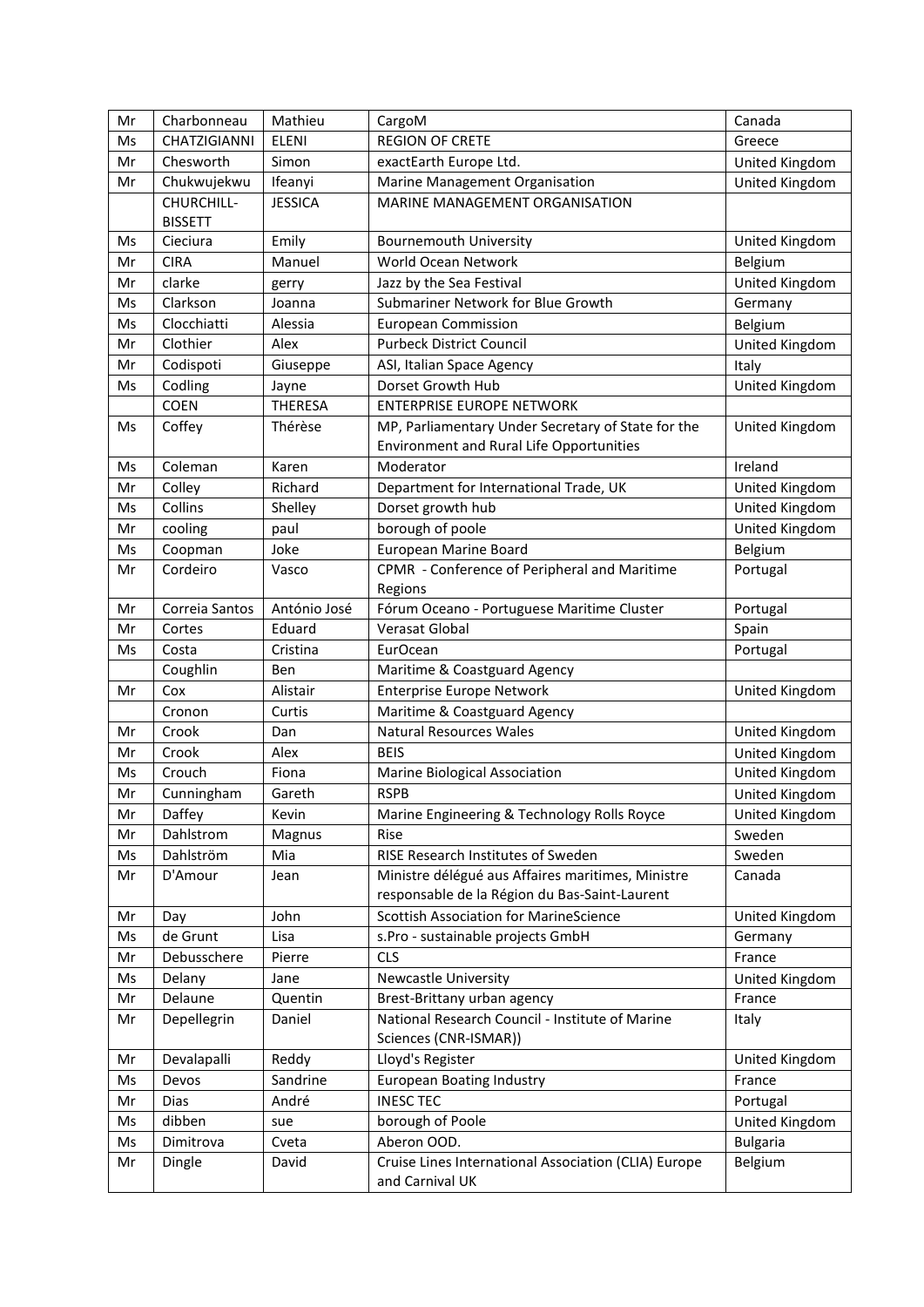| Ms | Dion            | Xena               | Borough of Poole                                    | United Kingdom |
|----|-----------------|--------------------|-----------------------------------------------------|----------------|
| Mr | Dion            | Bryan              | Decomatic (UK) ltd                                  | United Kingdom |
| Ms | Dixey           | Enfys              | Welsh European Funding Office                       | United Kingdom |
| Ms | Dixon           | Christina          | <b>World Animal Protection</b>                      | United Kingdom |
| Mr | Doignon         | Gilles             | <b>European Commission</b>                          | Belgium        |
| Ms | Doignon         | Gilles             | <b>European Commission</b>                          | Belgium        |
| Ms | Domingues       | Carla              | Fórum Oceano - Portuguese Maritime Cluster          | Portugal       |
| Mr | Donnelly        | Rory               | PML                                                 | United Kingdom |
| Mr | Drakeford       | Ben                | University of Portsmouth                            | United Kingdom |
| Mr | Drucker         | Graham             | World Cetacean Alliance                             | United Kingdom |
| Ms | Dubsky          | Karin              | Coastwatch                                          | Ireland        |
| Ms | Duncan          | Anne               | <b>Ecospeed Marine Ltd</b>                          | United Kingdom |
| Mr | Duncan          | lan                | <b>Ecospeed Marine Ltd</b>                          | United Kingdom |
| Mr | Dwyer           | Ned                | EurOcean                                            | Portugal       |
| Mr | Easterfield     | Howard             | Cefas                                               | United Kingdom |
| Ms | Eatock          | Claire             | Marine Biological Association of the UK             | United Kingdom |
| Mr | Economou        | Christos           | <b>European Commission</b>                          | Belgium        |
| Ms | Edom            | Jo                 | National Coastal Tourism Academy                    | United Kingdom |
|    | <b>EHPHERD</b>  | <b>IAIN</b>        | <b>MARCOM DEFENCE</b>                               | United Kingdom |
| Mr | Ekwall          | Staffan            | <b>European Commission</b>                          | Belgium        |
| Mr | Elliott         | Mike               | <b>IECS University of Hull</b>                      | United Kingdom |
| Ms | Elliott         | Sonia              | Planning (Growth & Infrastructure)                  | United Kingdom |
| Mr | Elson           | David              | Innovate UK                                         | United Kingdom |
| Ms | Eparkhina       | Dina               | EuroGOOS - European Global Ocean Observing          | Belgium        |
|    |                 |                    | System                                              |                |
| Mr | Erlund          | Thomas             | <b>Finnish Trasnport Agency</b>                     | Finland        |
| Mr | Erwes           | Pierre             | Biomarine                                           | France         |
|    | <b>ESTEVEZ</b>  | <b>LUCIANA</b>     | <b>BOURNEMOUTH UNIVERSITY</b>                       |                |
| Ms | Fairgrieve      | Rhona              | Scottish Coastal Forum                              | United Kingdom |
|    | <b>FALESSE</b>  | <b>ELISE</b>       | <b>ONETEC GROUP</b>                                 |                |
| Mr | Farrah          | Georges            | Secrétariat aux affaires maritimes                  | Canada         |
| Ms | Fassnacht       | Nele               | <b>European Commission</b>                          | Belgium        |
| Ms | Fernandes       | Teresa             | Estuarine and Coastal Science Association, Heriot-  | United Kingdom |
|    |                 |                    | Watt University                                     |                |
| Ms | Ferran Holt     | Kimberly           | Thames Estuary Partnership                          | United Kingdom |
| Ms | Ferreira        | Maria              | Coastal & Marine Union (EUCC)                       | Netherlands    |
|    | <b>FLECTHER</b> | <b>STEVE</b>       | UNITED NATIONS ENVIRONMENT PROGRAMME                |                |
| Mr | Flockhart       | Andrew             | Borough of Poole                                    | United Kingdom |
| Mr | Flynn           | Bob                | Enterprise Ireland                                  | Ireland        |
| Mr | <b>FLYNN</b>    | <b>CHRISTOPHER</b> | ACT! Action for Community Transformation            | United Kingdom |
|    | <b>FOLGER</b>   | IAN                | NATIONAL OCEANOGRAPHY CENTRE                        |                |
| Mr | Forshaw         | Kevin              | National Oceanography Centre, UK                    | United Kingdom |
| Ms | Fournié         | Patricia           | Commission Européenne                               | Belgium        |
| Mr | Friess          | Bernhard           | <b>European Commission</b>                          | Belgium        |
| Ms | Frizzell        | Anna               | RNLI                                                | United Kingdom |
| Ms | Frödin          | Melissa            | <b>CPMR North Sea Commission</b>                    | Belgium        |
| Mr | Froese          | <b>Gerd Rainer</b> | GEOMAR - Helmholtz-Centre for Ozean Research        | Germany        |
| Mr | Gadbury         | Russell            | Marine Management Organisation                      | United Kingdom |
| Ms | Galarza Ruiz    | Raquel             | EuropVértice - Port Authority of Cartagena          | Spain          |
| Mr | Gallagher       | Anthony            | Southampton Solent University                       | United Kingdom |
| Mr | Gamble          | Jon                | Department for Transport (Maritime Directorate), UK | United Kingdom |
| Ms | <b>GARCIA</b>   | ELENA              | AUTONOMOUS UNIVERSITY OF BARCELONA                  | Spain          |
| Mr | Gates           | Andrew             | National Oceanography Centre                        | United Kingdom |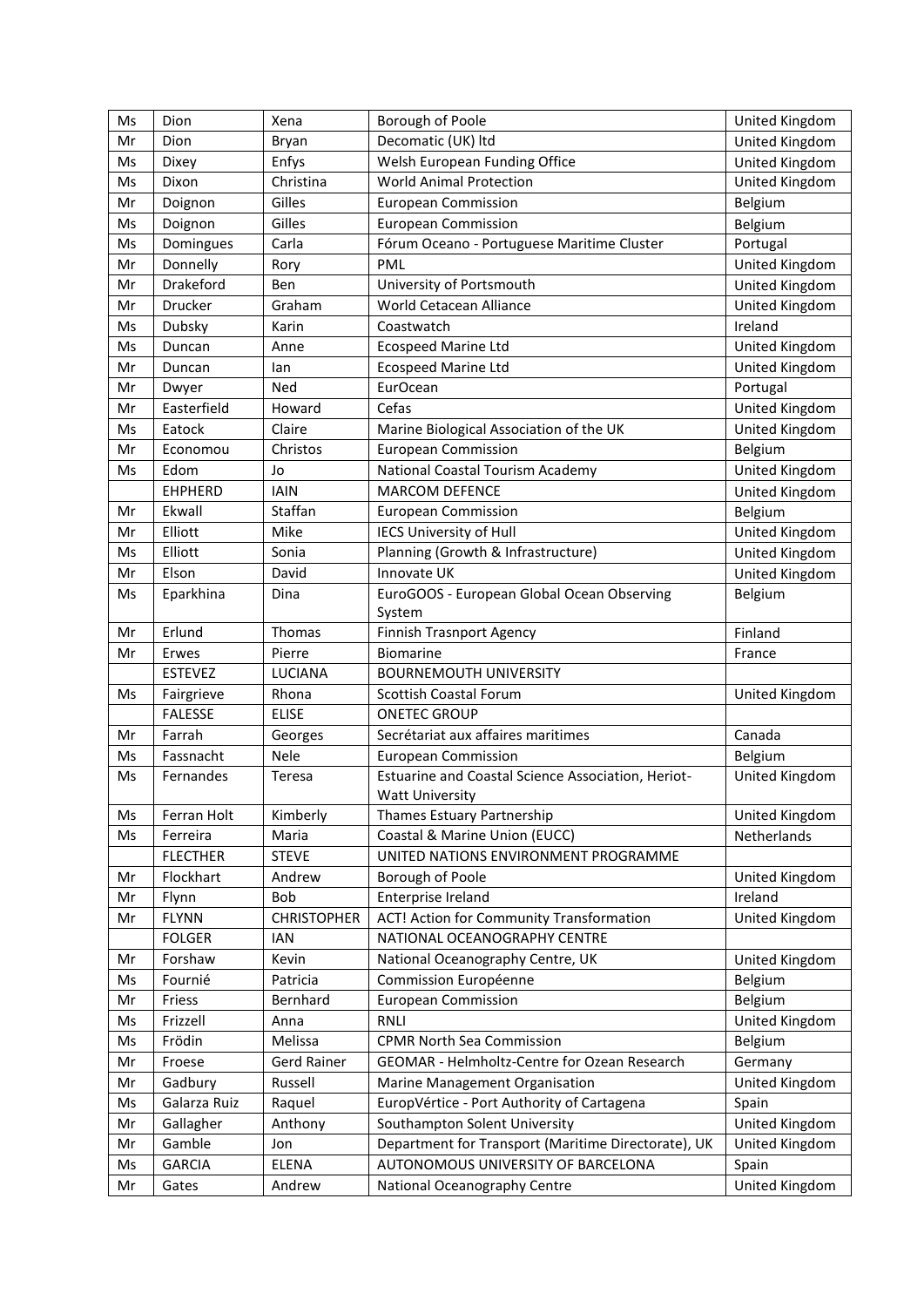| Mr | Gazo                       | Manel           | <b>SUBMON</b>                                            | Spain          |
|----|----------------------------|-----------------|----------------------------------------------------------|----------------|
| Mr | Gebraad                    | Jaap            | <b>Stichting STC-Group</b>                               | Netherlands    |
| Mr | Georgeson                  | Mark            | Scottish Enterprise                                      | United Kingdom |
| Mr | Georgiou                   | Georgios        | University of Cyprus                                     | Cyprus         |
| Mr | Gerrard                    | Simon           | Southampton Marine and Maritime Institute                | United Kingdom |
| Ms | Giguère                    | Noémie          | TECHNOPOLE MARITIME DU QUÉBEC                            | Canada         |
| Mr | Gilliland                  | Paul            | Marine Management Organisation                           | United Kingdom |
| Ms | GIN                        | Iwona           | Nausicaa                                                 | France         |
| Ms | <b>GIOKALA</b>             | <b>EFTHYMIA</b> | Managing Authority of the Fisheries and Maritime         |                |
|    |                            |                 | <b>Operational Program</b>                               | Greece         |
| Ms | Girling                    | Julie           | "MEP, Conservative Member for the South West of          | United Kingdom |
|    |                            |                 | <b>England and Gibraltar</b>                             |                |
| Mr | giuliani                   | valentino       | Lazio Innova                                             | Italy          |
| Ms | Glegg                      | Gillian         | Plymouth University                                      | United Kingdom |
| Ms | Goridge                    | Lisa            | Borough of Poole                                         | United Kingdom |
| Mr | Götzie                     | Jan             | <b>CIVILSCAPE</b>                                        | Germany        |
| Mr | Gotzmann                   | Dirk            | <b>CIVILSCAPE</b>                                        | Germany        |
| Mr | Govše                      | Ivan            | Ministry of Infrastructure of the Republic of Slovenia   | Slovenia       |
| Mr | Gray                       | Neal            | Marine Management Organisation                           | United Kingdom |
| Mr | Green                      | Henry           | GO-Science                                               | United Kingdom |
| Ms | Grimmel                    | Henriette       | Erasmus Mundus Master on Maritime Spatial<br>Planning    | Italy          |
| Mr | Gruet                      | Rémi            | Ocean Energy Europe                                      | Belgium        |
| Ms | Guimarães                  | Carla           | Interreg Atlantic Area Programme                         | Portugal       |
| Mr | Gustafsson                 | Lars            | Oceana                                                   | Spain          |
| Mr | Hadley                     | Andy            | Borough of Poole                                         | United Kingdom |
| Mr | <b>HAGGER</b>              | <b>ROB</b>      | Ubiqus                                                   |                |
| Mr | Haines                     | Rupert          | ICF                                                      | United Kingdom |
| Mr | Hallahan                   | John            | Cork City Council                                        | Ireland        |
| Mr | Hämäläinen                 | Esa             | University of Turku                                      | Finland        |
| Mr | Hamell                     | Philip          | Department of the Taoiseach [Prime Minister],<br>Ireland | Ireland        |
| Mr | Hansen                     | Akio            | Maritime Data Systems                                    | Germany        |
| Mr | Hardy OBE                  | Lee             | <b>Brown Ink Collective</b>                              | United Kingdom |
| Ms | Harper                     | Gemma           | Defra                                                    | United Kingdom |
| Mr | Hasebe                     | Masamichi       | The japan Association of Marine safety                   | United Kingdom |
| Ms | Hattam                     | Caroline        | Plymouth Marine Laboratory                               | United Kingdom |
| Mr | Heard                      | Richard         | <b>INSITE Programme</b>                                  | United Kingdom |
| Mr | Heffernan                  | Peter           | Marine Institute                                         | Ireland        |
| Mr | Hejslet                    | Allan           | MARCOD.dk                                                | Denmark        |
| Mr | Hell                       | Benjamin        | Swedish Maritime Administration                          | Sweden         |
|    | Helmy                      | Jonas           | Salt Subsea Asset Location Technologies Ltd              |                |
| Mr | Hembury                    | Guy             | University of Portsmouth                                 | United Kingdom |
| Ms | Henriksen                  | Ditte           | Danish Maritime Authority                                | Denmark        |
| Mr | Herbert                    | Mark            | Marine Management Organisation                           | United Kingdom |
| Mr | HERNANDEZ-<br><b>BRITO</b> | Joaquin         | OCEANIC PLATFORM OF THE CANARY ISLANDS -<br>PLOCAN       | Spain          |
| Mr | Hildebrand                 | Larry           | World Maritime University                                | Sweden         |
| Mr | Hill                       | Ed              | National Oceanography Centre, UK                         | United Kingdom |
| Mr | Hjelle                     | Anders          | Austevoll Municipality - Blue future                     | Norway         |
| Ms | Hjerpe<br>Olausson         | Jessica         | Region Västra Götaland                                   | Sweden         |
| Mr | Holding                    | Christopher     | Metallic Media Limited                                   | United Kingdom |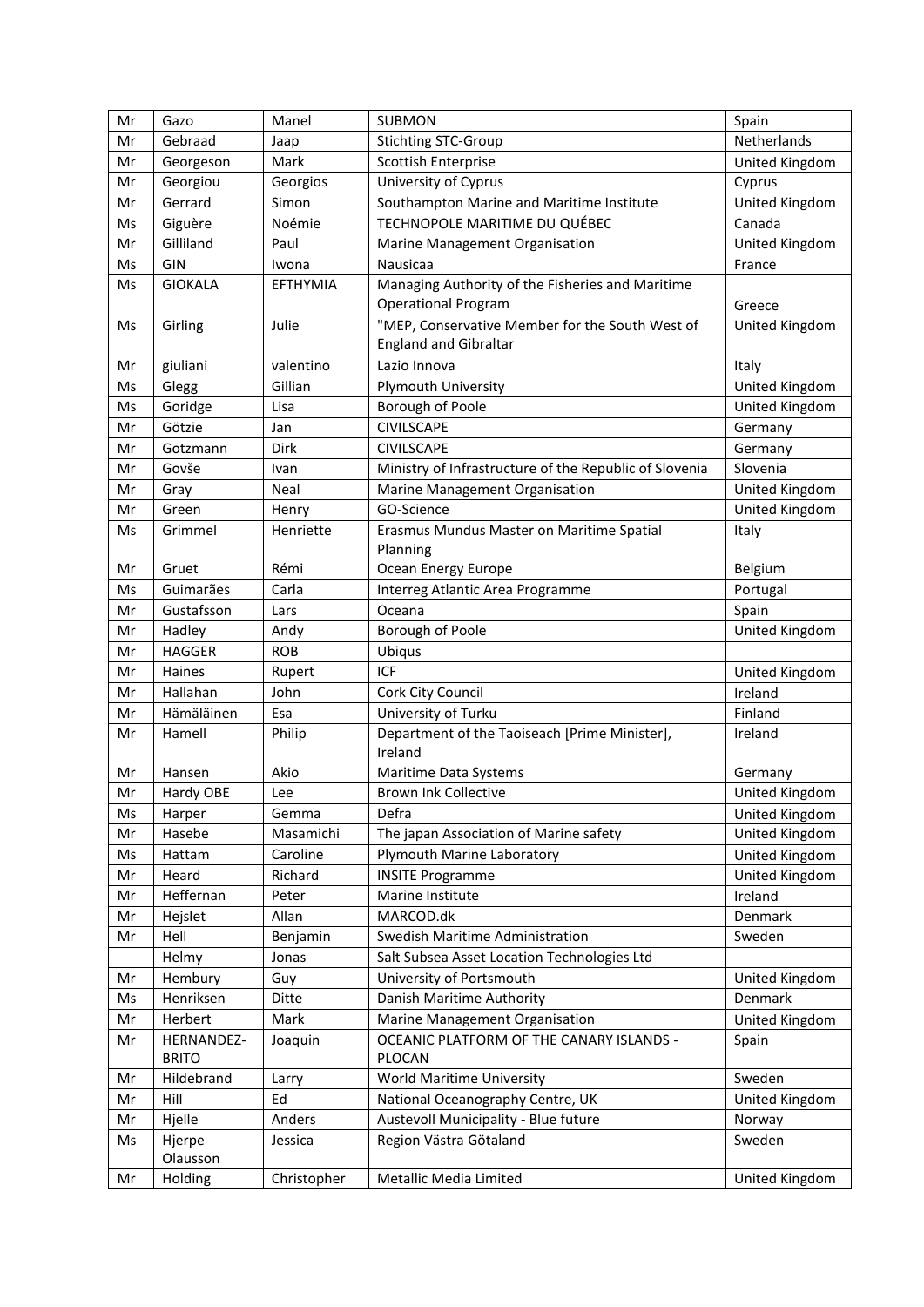| Mr | Holland             | Peter            | South Coast Marine Cluster                                      | United Kingdom       |
|----|---------------------|------------------|-----------------------------------------------------------------|----------------------|
| Ms | Holmkvist           | Maria            | Maritime Cluster of West Sweden                                 | Sweden               |
| Mr | <b>Holthus</b>      | Paul             | World Ocean Council                                             | <b>United States</b> |
| Mr | Honkanen            | Asmo             | Natural Resources Institute Finland                             | Finland              |
| Ms | Hopkins             | Charlotte        | University of Liverpool                                         | United Kingdom       |
| Mr | Hornby              | <b>Neil</b>      | <b>DEFRA</b>                                                    | United Kingdom       |
| Ms | Hornby              | Katherine        | Southampton Solent University                                   | United Kingdom       |
| Ms | Hörterer            | Christina        | Alfred Wegener Institute                                        | Germany              |
| Mr | Hudson              | Laurence         | Ubiqus                                                          | United Kingdom       |
| Mr | Hughes              | Adam             | The Scottish Association for Marine Science                     | United Kingdom       |
| Ms | Hughes              | Layla            | Friends of the Earth                                            | Switzerland          |
| Ms | Hunter              | Alison           | Director Economic and Public Policy Consultancy<br>(EPPC) sprl  | Belgium              |
| Ms | Huron               | Florence         | Nausicaa, National Sea Center                                   | France               |
| Ms | Infantes            | Isabel           | <b>AFP Services</b>                                             | United Kingdom       |
| Mr | <b>INOTAI</b>       | Andras           | <b>European Commission</b>                                      | Belgium              |
| Mr | lotzov              | Vassilen         | Interreg South Baltic Programme                                 | Poland               |
| Ms | Isaksson            | Ingela           | Swedeish Agency for Marine and Water Management                 | Sweden               |
|    | <b>IYENGAR</b>      | <b>MOHAN</b>     | <b>BOROUGH OF POOLE</b>                                         |                      |
| Ms | Jackson             | <b>Barbara</b>   | Race for the Baltic                                             | Sweden               |
| Mr | Jago                | Professor        | <b>Bangor University</b>                                        |                      |
|    |                     | Colin            |                                                                 | United Kingdom       |
| Ms | Jagot               | Charlotte        | <b>European Commission</b>                                      | Belgium              |
| Mr | James               | Neil             | Environmental Research Institute, North Highland<br>College UHI | United Kingdom       |
| Mr | James               | Robert           | <b>AFP Services</b>                                             | United Kingdom       |
| Mr | Jarvis              | Daniel           | European Maritime Day                                           | United Kingdom       |
| Mr | Jeans               | Gus              | Oceanalysis Ltd                                                 | United Kingdom       |
| Mr | <b>Jefferies</b>    | George           | <b>AFP Services</b>                                             | United Kingdom       |
| Mr | Johnston            | Mark             | BP plc                                                          | United Kingdom       |
| Ms | Jones               | Rhiannon         | Dorset and East Devon FLAG                                      | United Kingdom       |
| Mr | Jost                | Christophe       | Pays de la Loire Region EU Office                               | France               |
| Mr | Juriado             | Rein             | <b>Swedish Transport Administration</b>                         | Sweden               |
| Mr | Kafas               | Andronikos       | Marine Scotland                                                 | United Kingdom       |
| Mr | <b>KALAMAKIDIS</b>  | <b>GRIGORIOS</b> | ATLANTIS CONSULTING SA                                          | Greece               |
| Mr | Kalnins             | Kaspars          | National Contact point                                          | Latvia               |
| Ms | Kancheva<br>Ivanova | Mariyana         | Union of Bulgarian Black Sea Local Authorities                  | <b>Bulgaria</b>      |
| Ms | Kannavou            | Natassa          | <b>Municipality of Piraeus</b>                                  | Greece               |
| Ms | Käppeler            | <b>Bettina</b>   | Federal Maritime and Hydrographic Angency,<br>Germany           | Germany              |
| Ms | Karabetyan          | Beril            | Sabanci University                                              | Turkey               |
| Mr | KARLESKIND          | <b>PIERRE</b>    | <b>REGION BRETAGNE</b>                                          | France               |
| Ms | Kavanagh            | Clare            | Marine Management Organisation                                  | United Kingdom       |
| Mr | Keijser             | Xander           | Rijkswaterstaat                                                 | Netherlands          |
| Ms | Keizer              | Thecla           | Plymouth Marine Laboratory                                      | United Kingdom       |
| Ms | Kellett             | Paula            | European Marine Board                                           | Belgium              |
| Mr | Kert                | Johannes         | <b>Baltic Assembly</b>                                          | Estonia              |
| Ms | Kidd                | Sue              | SIMCelt - University of Liverpool                               | United Kingdom       |
| Mr | King                | Edward           | Climate Home                                                    | United Kingdom       |
| Mr | Kirby               | Simon            | Rolls-Royce                                                     | United Kingdom       |
| Mr | Klingsheim          | John Morten      | Norwegian Coastal Administration                                | Norway               |
| Mr | Klofsten            | Odd              | BoatWasher Sweden AB                                            | Sweden               |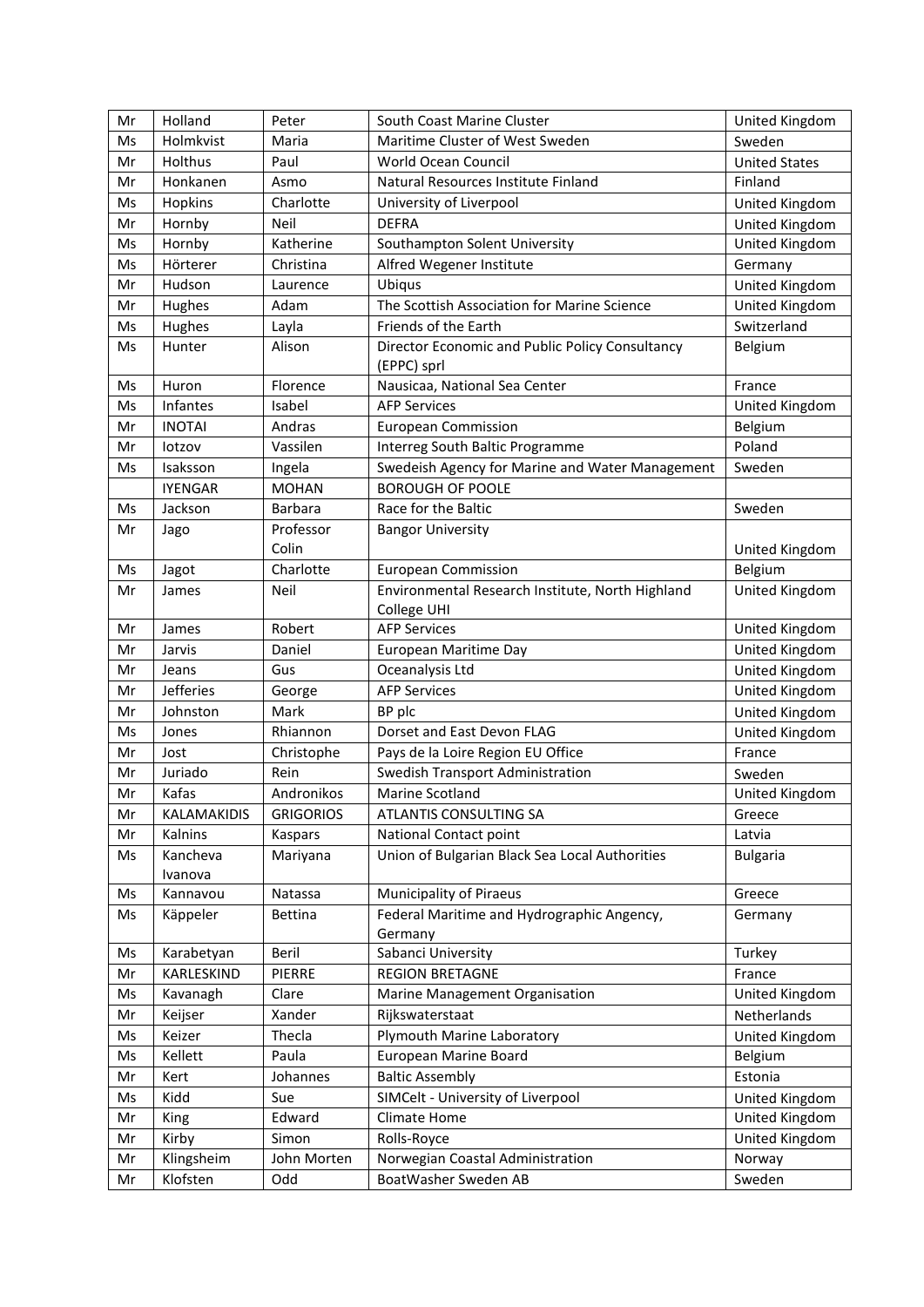| Mr | Knowles            | Andrew        | Dorset Growth Hub                                                                                          | United Kingdom       |
|----|--------------------|---------------|------------------------------------------------------------------------------------------------------------|----------------------|
| Ms | Koenig             | Gabriela      | Federal Ministry of Agriculture, Forestry,                                                                 | Austria              |
|    |                    |               | Environment and Water Management, Austria                                                                  |                      |
| Mr | Kokkalis           | Petros        | <b>Municipality of Piraeus</b>                                                                             | Greece               |
| Mr | Komac              | Mirko         | Ministry of Infrastructure of the Republic of Slovenia                                                     | Slovenia             |
| Ms | Koroschetz         | <b>Bianca</b> | University of Gothenburg                                                                                   | Sweden               |
| Mr | Kostakis           | Christos      | Ocean Group                                                                                                | Greece               |
|    | <b>KOVACHEVA</b>   | <b>ANETA</b>  | <b>ECORYS</b>                                                                                              |                      |
| Mr | Krikke             | Marnix        | Netherlands Maritime Technology                                                                            | Netherlands          |
| Ms | Kublina            | Edite         | Ministry of Agriculture, Latvia                                                                            | Latvia               |
| Mr | Kurttio            | Juho          | The Finnish Border Guard                                                                                   | Finland              |
|    | LACK               | SUSAN         | <b>MARINE</b>                                                                                              | United Kingdom       |
|    | LAING              | <b>CLAIRE</b> | <b>BUSINESS WEST</b>                                                                                       |                      |
| Ms | Laizāne-           | Marika        | <b>Baltic Assembly</b>                                                                                     | Latvia               |
|    | Jurkāne            |               |                                                                                                            |                      |
| Mr | Lambert            | <b>Nick</b>   | <b>Satellite Applications Catapult</b>                                                                     | United Kingdom       |
| Ms | LAMISSE            | Cyrille       | Région Normandie - "Winds & Tides" project                                                                 | France               |
| Ms | LANIR              | <b>SHIRA</b>  | ISERD - The Israel-Europe R&D Directorate                                                                  | Israel               |
| Ms | Larsen             | Ida Marie     | Andøya Space Center                                                                                        | Norway               |
| Mr | Latham             | Tony          | Dorset Growth Hub (WSX Enterprise Ltd)                                                                     | United Kingdom       |
| Ms | Laugel             | Muriel        | <b>European Commission</b>                                                                                 | Belgium              |
|    | lavelle            | stephanie     | Chelsea technologies group                                                                                 |                      |
| Mr | Lawson             | James         | <b>MMO</b>                                                                                                 | United Kingdom       |
| Mr | Lawson             | Craig         | <b>OCEANA</b>                                                                                              | Spain                |
| Ms | Lazic              | Marija        | Maritime Institute in Gdansk                                                                               | Poland               |
| Mr | LE GUILLOU         | Tristan       | Brest métropole                                                                                            | France               |
|    | de PENANROS        |               |                                                                                                            |                      |
| Mr | Le Palud           | Guillaume     | Department for Communities and Local Government,<br>UK                                                     | United Kingdom       |
| Ms | Leader             | Dawn          | Dorset Growth Hub (WSX Enterprise)                                                                         | United Kingdom       |
| Ms | LECRAUWAET         | Ann - Katrien | <b>Flanders Marine Institute</b>                                                                           | Belgium              |
| Mr | Lemos              | Marco         | Coordinator of AMALIA (Algae-to-Market Lab Ideas,<br>Blue labs project) at Polytechnic Institute of Leiria | Portugal             |
| Ms | Leotardi           | Cecilia       | <b>CNR-INSEAN</b>                                                                                          | Italy                |
| Mr | LERICOLAIS         | Gilles        | <b>IFREMER</b>                                                                                             | France               |
| Mr | LHEUREUX           | Guillaume     | Nausicaá                                                                                                   | France               |
| Mr | Lhuissier          | Jean - Marie  | Ventura Associate                                                                                          | United Kingdom       |
| Mr | Lie                | William       | William Lie Advocaat                                                                                       | Netherlands          |
| Mr | Liepins            | Otto          | C and O Marine                                                                                             | <b>United States</b> |
| Ms | Liepins            | Carolyn       | C and O Marine                                                                                             | <b>United States</b> |
| Ms | Lingsten           | Linda         | Swedish Agency for Marine and Watermanagement                                                              | Sweden               |
| Ms | Llewellyn<br>Smith | Sophie        | <b>European Commission</b>                                                                                 | United Kingdom       |
| Mr | Lohikoski          | Mikko         | City of Turku                                                                                              | Finland              |
| Ms | Looney             | Maria         | Halpin Centre National Maritime College of Ireland<br><b>NMCI</b>                                          | Ireland              |
| Mr | Lopez<br>Santiago  | Javier        | Oceana                                                                                                     | Spain                |
| Ms | Loukmidou          | Sofia         | Ministry for Rural Development and Food, Greece                                                            | Greece               |
| Mr | Lozano             | Luis          | Innogate to Europe SL                                                                                      | Spain                |
| Ms | LUKIC              | <b>IVANA</b>  | SUBMARINER Network for Blue Growth EEIG                                                                    | Germany              |
| Mr | MAC AOIDH          | Eoin          | <b>European Commission</b>                                                                                 | Belgium              |
| Mr | Maggs              | John          | Seas At Risk                                                                                               | Belgium              |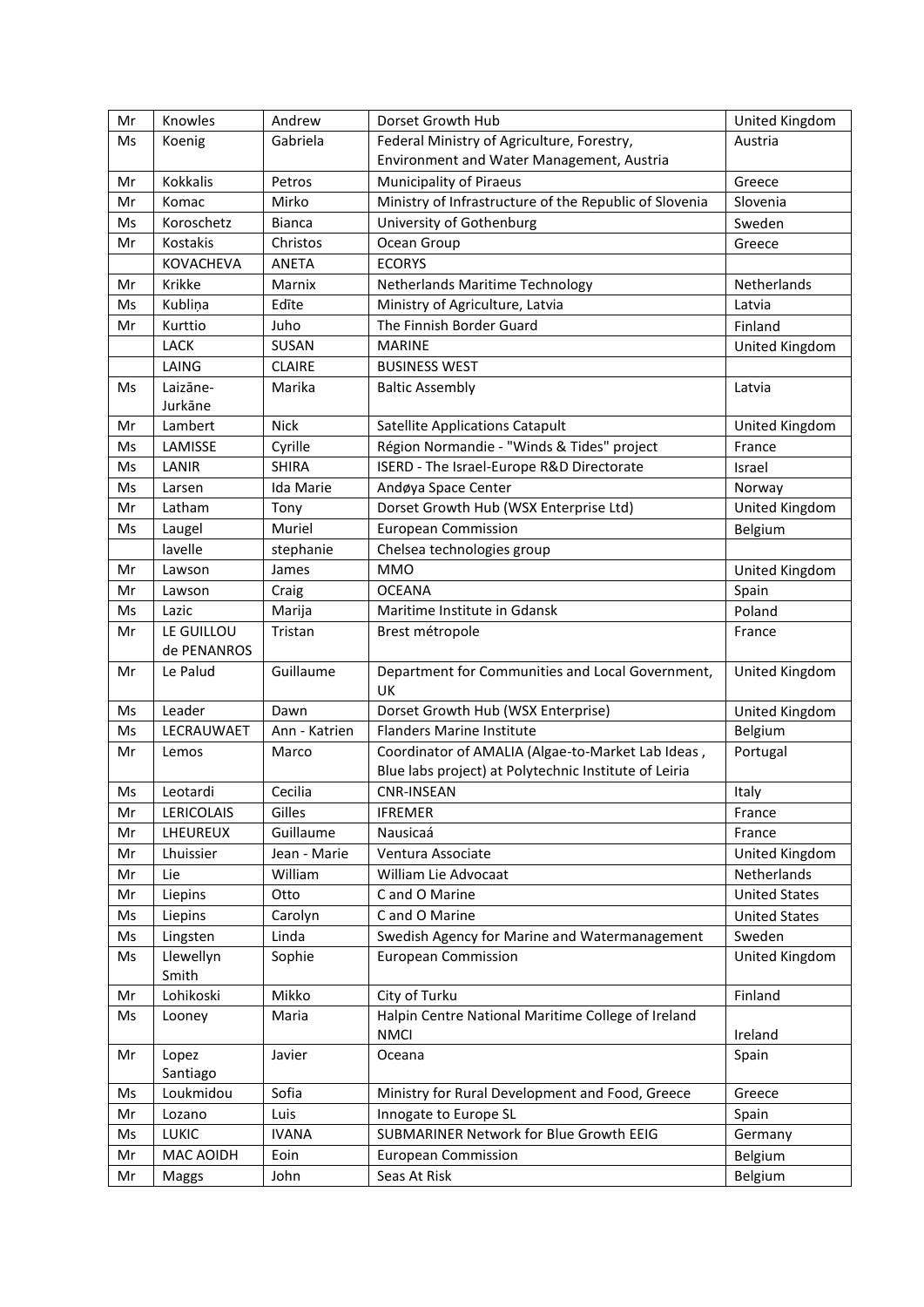| Mr | Maia              | Luis          | <b>FCT</b>                                          | Portugal       |
|----|-------------------|---------------|-----------------------------------------------------|----------------|
| Ms | Mamaca            | Emina         | <b>Ifremer</b>                                      | France         |
| Mr | <b>Mantas</b>     | George        | AquaBioTech Group                                   | Malta          |
|    | <b>MAOUNI</b>     | <b>MARIA</b>  | <b>OCEAN GROUP</b>                                  | Greece         |
| Mr | Martin            | Josh          | University of Exeter                                | United Kingdom |
| Ms | Martin            | Belen         | <b>EMDOnet</b>                                      | Belgium        |
|    | Miguez            |               |                                                     |                |
| Ms | Martinez          | Gema          | Universidad de Vigo                                 | Spain          |
|    | Iglesias          | Milagros      |                                                     |                |
|    | <b>MARTINOTTI</b> | <b>VALTER</b> | <b>MISE</b>                                         |                |
| Mr | Martin-           | Fernando      | University of Vigo                                  | Spain          |
|    | Rodriguez         |               |                                                     |                |
| Mr | Massey            | Alan          | Maritime and Coastguard Agency                      | United Kingdom |
|    | <b>MATEEVA</b>    | <b>NATALI</b> | PROPAGER                                            |                |
| Mr | Mateo             | Ignasi        | Catalan Waste Agency / Ajuntament de Barcelona      | Spain          |
| Mr | Matthews          | Lee           | Dorset Growth Hub                                   | United Kingdom |
| Mr | Mattila           | Isto          | Laurea University                                   | Finland        |
| Mr | Mayon             | Robert        | University of Southampton                           | United Kingdom |
| Ms | McCarron          | Kathleen      | Interreg 2 Seas                                     | France         |
| Mr | McDonough         | Niall         | European Marine Board                               | Belgium        |
| Ms | McFarlan          | Clair         | Solway Firth Partnership                            | United Kingdom |
| Ms | Meijer            | Sara          | Swedish Maritime Administration                     | Sweden         |
| Ms | Meissner          | Gesine        | Member of the European Parliament, Chair of         | Belgium        |
|    |                   |               | SEARCIA Intergroup                                  |                |
| Ms | Meister           | Anne - Clara  | <b>European Commission</b>                          | Belgium        |
| Ms | Melne             | Laura         | <b>VASAB Secretariat</b>                            | Latvia         |
| Ms | Méndez            | Sara          | NIRAS Consulting Ltd                                | United Kingdom |
|    | Roldán            |               |                                                     |                |
| Mr | <b>MENON</b>      | Christopher   | Bretagne Développement Innovation                   | France         |
| Ms | Meredith          | Emma          | The Cosmetic, Toiletry & Perfumery Association Ltd  |                |
|    |                   |               | (CTPA)                                              | United Kingdom |
| Ms | Metcalfe          | Melissa       | Marine Management Organisation                      | United Kingdom |
| Mr | Micheli           | Andrea        | <b>Italian Navy</b>                                 | Italy          |
| Ms | Mickeviciene      | Rima          | Klaipeda University                                 | Lithuania      |
| Mr | Mills             | Dr Dave       | <b>Bangor University</b>                            | United Kingdom |
| Mr | Milner            | Ehren         | <b>Bournemouth University</b>                       | United Kingdom |
| Ms | Mireia            | Mateo         | City council of Barcelona                           | Spain          |
| Mr | Monbet            | Phil          | Pole Mer Bretagne Atlantique                        | France         |
| Mr | Montaldo          | Ernesto       | Wsense srl                                          | Italy          |
| Ms | Montier           | Maelle        | World Ocean Network                                 | France         |
| Ms | Mordal            | Anniken       | Norwegian Ministry of Trade, Industry and Fisheries | Norway         |
| Ms | Moreira-Silva     | Joana         | <b>CIIMAR</b>                                       | Portugal       |
|    | <b>MORGAN</b>     | PHILLIPA      | WELSH GOVERNMENT                                    |                |
| Ms | <b>MORIN</b>      | helene        | BRETAGNE DEVELOPPEMENT INNOVATION                   | France         |
| Mr | Morris            | Liam          | Borough of Poole                                    | United Kingdom |
| Ms | Morthens          | Sóley         | Icelandic Marine and Freshwater Research Institute  | Iceland        |
| Ms | Mothersole        | Louise        | Innovate UK                                         | United Kingdom |
| Mr | Moynihan          | Paul          | Cork City Council                                   | Ireland        |
| Ms | Mucha             | Ana Paula     | CIIMAR - Interdisciplinary Centre of Marine and     | Portugal       |
|    |                   |               | Environmental Research                              |                |
| Ms | Murphy            | Patricia      | Cork City Council                                   | Ireland        |
| Ms | Murray            | Fiona         | University of Edinburgh                             | United Kingdom |
| Mr |                   |               | NEW AFRICA CONSULTING                               | South Africa   |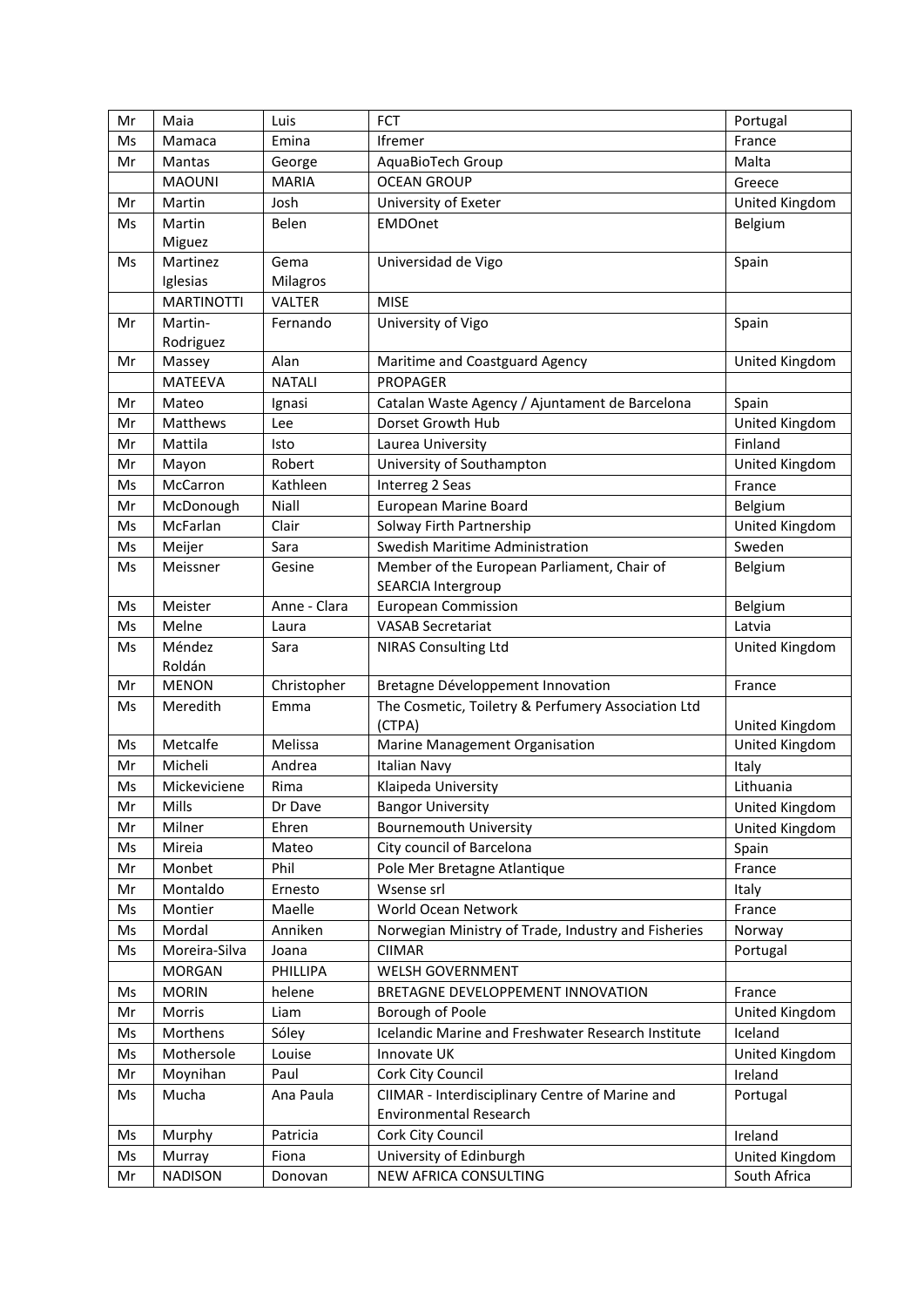| Ms | Nasti          | Alessandra     | <b>UNIMAR</b>                                        | Italy          |
|----|----------------|----------------|------------------------------------------------------|----------------|
| Ms | Ni             | Cliona         | AquaTT                                               | Ireland        |
|    | Cheallachain   |                |                                                      |                |
| Mr | Nicholas       | Thomas         | <b>Bournemouth University</b>                        | United Kingdom |
| Mr | Niemelä        | Teemu          | Finnish Border Guard                                 | Finland        |
| Mr | Nigohosyan     | Daniel         | Ecorys                                               | Belgium        |
| Ms | Nimmo          | Marta          | Ajuntament de Barcelona (Barcelona City Council)     | Spain          |
| Mr | Nordström      | Jori           | The Finnish Lifeboat Institution                     | Finland        |
| Ms | NORGEOT-       | Nadine         | GIP-FCIP de l'académie de Caen                       | France         |
|    | <b>VERON</b>   |                |                                                      |                |
| Ms | Nuotio-        | Saara          | Turku-Southwest Finland European Office              | Belgium        |
|    | Coulon         |                |                                                      |                |
| Mr | Nuutila        | Jaakko         | Natural Resources Institute Finland, Luke            | Finland        |
| Ms | Oates          | Jenny          | <b>WWF UK</b>                                        | United Kingdom |
| Ms | O'Hagan        | Anne Marie     | MaREI - UCC                                          | Ireland        |
| Ms | O'Higgins      | Linda          | Marine and Renewable Energy, Ireland, University     | Ireland        |
|    |                |                | College Cork                                         |                |
| Mr | O'Mahony       | Cathal         | Centre for Marine and Renewable Energy [MaREI]       | Ireland        |
| Ms | Omer           | Isabelle       | <b>European Commission</b>                           |                |
| Mr | Onyango        | Vincent        | University of Dundee                                 | United Kingdom |
| Mr | O'Riordan      | Dermot         | Department of Agriculture, Food and the Marine, UK   | Ireland        |
| Ms | Overmeire      | Ann            | Flanders' Maritime Cluster                           | Belgium        |
| Mr | Pade           | Nicolas        | Mariine Biological Association of the UK             | United Kingdom |
| Ms | Pandolfo       | Marie          | Borough of Poole                                     | United Kingdom |
| Mr | Papadas        | Spiros         | <b>STM Validation project</b>                        | United Kingdom |
| Mr | Papavassiliou  | <b>Stavros</b> | <b>Territorial Agency</b>                            | United Kingdom |
| Mr | Parr           | Jon            | The Marine Biological Association                    | United Kingdom |
| Ms | Parsons        | Amy            | Ocean Energy Europe                                  | Belgium        |
| Mr | Pattenden      | William        | <b>Bournemouth University</b>                        | United Kingdom |
| Mr | Pauli          | Laurenz -      | ZERI - The Blue Cluster                              | Belgium        |
|    |                | Frederik       |                                                      |                |
| Mr | Pavitt         | Tom            | Marine Management Organisation                       | United Kingdom |
| Mr | Pavlopoulos    | Pavlos         | <b>CYBERTEC OE</b>                                   | Greece         |
| Ms | Pawelec        | Justine        | Quebec Government Office in London                   | United Kingdom |
| Mr | Payne          | Anthony        | Plymouth City Council                                | United Kingdom |
| Mr | Pearce         | John           | MRAG Ltd                                             | United Kingdom |
| Ms | Pedrotti       | Alice          | GIP FCIP de l'académie de Caen                       | France         |
| Ms | Pekcan         | Claire         | Sea Traffic Management Validation Project            | United Kingdom |
| Ms | Peplowski      | Sylvette       | <b>European Climate Foundation</b>                   | United Kingdom |
| Mr | Pepper         | John           | OceanWise Ltd                                        | United Kingdom |
| Ms | Pereira        | Christelle     | Norfolk County Council (for Interact Interreg stand) | United Kingdom |
| Mr | <b>PERISSE</b> | Damien         | CPMR - Conference of Peripheral and Maritime         | France         |
|    |                |                | Regions                                              |                |
| Mr | Perrocheau     | Pierre         | <b>SEA Europe</b>                                    | Belgium        |
| Mr | Perry          | Andy           | Marine Management Organisation                       | United Kingdom |
| Ms | Petrioli       | Chiara         | University of Rome La Sapienza and WSENSE srl        | Italy          |
| Mr | Piker          | Levent         | CRM - Coastal Research & Management                  | Germany        |
| Mr | Piliposyan     | Davit          | Institute of Mechanics NAS RA                        | Armenia        |
| Mr | Pinto Ferreira | Frederico      | Fórum Oceano - Portuguese Maritime Cluster           | Portugal       |
| Mr | Pitfield       | David          | Dorset Growth Hub                                    | United Kingdom |
| Mr | Pititto        | Alessandro     | Cogea                                                | Italy          |
| Ms | Pointer        | Kirsten        | Maritime and Coastguard Agency                       | United Kingdom |
| Mr | Pontet         | Chris          | <b>SCISYS UK Ltd</b>                                 | United Kingdom |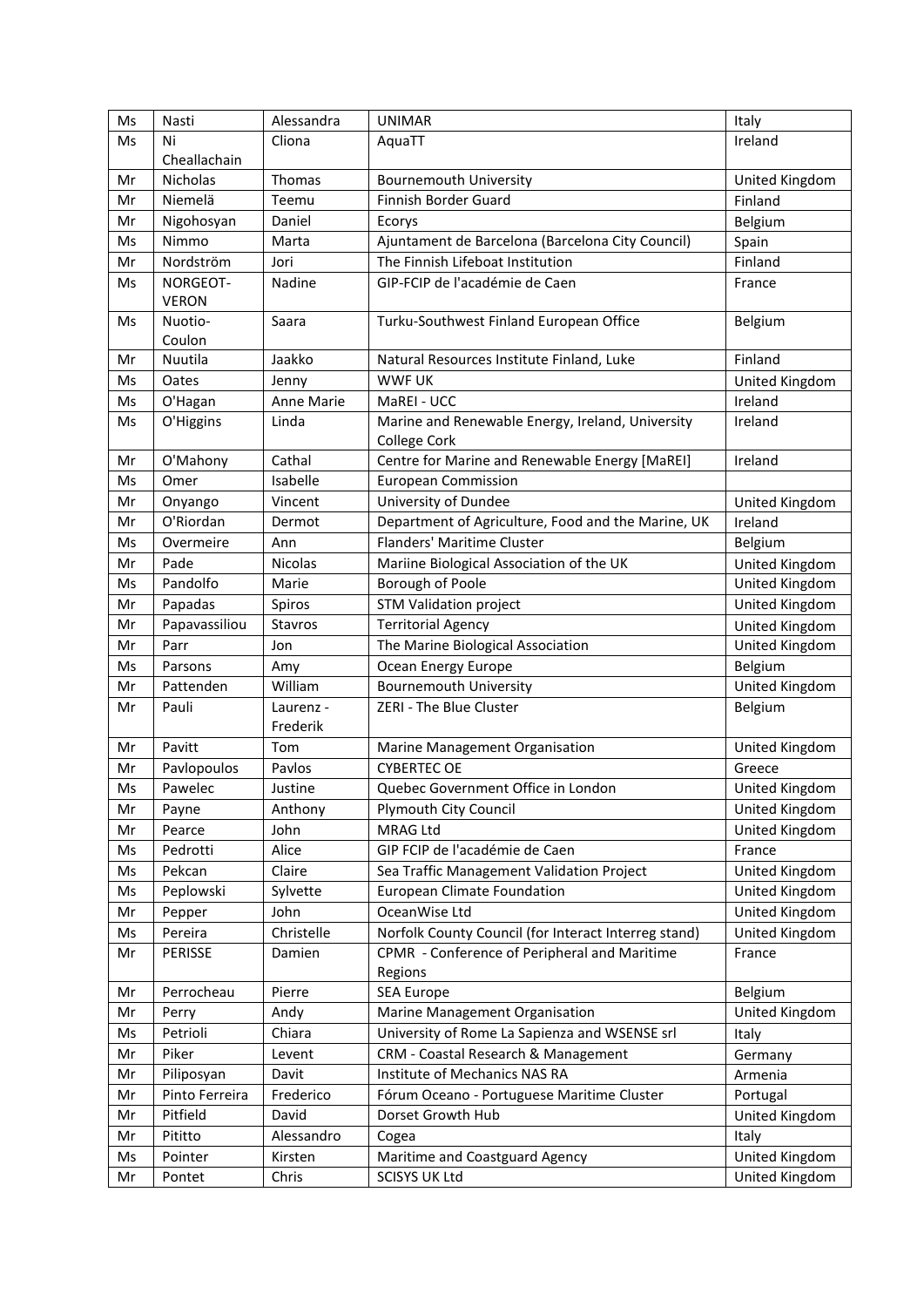| Mr       | Popov             | George                                  | Ministry of Transport, Information Technology and<br>Communications, Bulgaria     | <b>Bulgaria</b> |
|----------|-------------------|-----------------------------------------|-----------------------------------------------------------------------------------|-----------------|
| Ms       | PORTAL-<br>SELLIN | Rachel                                  | Technopole Quimper-Cornouaille (CEEI-BIC)                                         | France          |
| Mr       | Porteous          | Symon                                   | Lovell Johns                                                                      | United Kingdom  |
| Mr       | Porter            | Keegan                                  | AquaTT                                                                            | Ireland         |
|          | <b>POWELL</b>     | <b>SIMON</b>                            | <b>MARINE SOUTHEAST</b>                                                           |                 |
| Mr       | Pratt             | David                                   | <b>Marine Scotland</b>                                                            | United Kingdom  |
| Ms       | Pratt             | Helena                                  | <b>European Commission</b>                                                        | Belgium         |
|          | <b>PREISING</b>   | CArmen                                  |                                                                                   |                 |
| Mr       | Prem              | Marko                                   | Priority Actions Programme Regional Activity Centre<br>(PAP/RAC)                  | Croatia         |
| Mr       | Prins             | Henk                                    | <b>MARIN</b>                                                                      | Netherlands     |
| Ms       | Prior             | Judith Sian                             | Clean Arctic Alliance                                                             | United Kingdom  |
| Ms       | Radvilaite        | Vilma                                   | <b>European Commission</b>                                                        | Belgium         |
| Mr       | Ramieri           | Emiliano                                | EU MSP Platform - Thetis                                                          | Italy           |
| Mr       | Randone           | Mauro                                   | WWF Mediterranean                                                                 | Italy           |
| Mr       | Raptis            | Sotiris                                 | <b>ESPO</b>                                                                       | Belgium         |
| Ms       | ratel             | christine                               | <b>European Commission</b>                                                        | Belgium         |
| Mr       | Readman           | John                                    | Marine Biological Association                                                     | United Kingdom  |
| Mr       | Redd              | Tom                                     | <b>JPI Oceans</b>                                                                 | Belgium         |
| Mr       | Reid              | Jan                                     | Coordinator of NESSIE (North Sea Solutions for                                    | United Kingdom  |
|          |                   |                                         | Innovation in Corrosion for Energy, Blue tech project),<br><b>Scotland Europe</b> |                 |
|          | <b>RICHARDSON</b> | <b>JOHN</b>                             | <b>FIPRA</b>                                                                      |                 |
| Mr       | Rieger            | Daniel                                  | NABU - Nature and Biodiversity Conservation Union                                 | Germany         |
| Mr       | Riekstins         | Normunds                                | Ministry of Agriculture, Latvia                                                   | Latvia          |
| Ms       | Ripken            | Malena                                  | University of Oldenburg                                                           | Germany         |
| Ms       | Rivera Leon       | Lorena                                  | Regional Economic & Innovation Dynamics (REID)<br><b>Consulting SPRL</b>          | Belgium         |
| Mr       | Roberts           | Murray                                  | University of Edinburgh                                                           | United Kingdom  |
| Mr       | Roberts           | Timothy                                 | Marine Scotland                                                                   | United Kingdom  |
| Ms       | Roberts           | Heidi                                   | ABPmer                                                                            | United Kingdom  |
| Mr       | Rodmell           | Dale                                    | National Federation of Fishermen's Organisations, UK                              | United Kingdom  |
| $\sf Mr$ | Rogers            | Simon                                   | Windship Technology Ltd                                                           | United Kingdom  |
| Mr       | Rohowetz          | Hans                                    | Austrian Research Promotion Agency - FFG                                          | Austria         |
| Ms       | Roig              | Patricia                                | <b>Architectural Association</b>                                                  | United Kingdom  |
| Ms       | Rongelep          | Ene                                     | Baltic Assembly/Parliament of Estonia                                             | Estonia         |
| Ms       | <b>ROSSI</b>      | <b>MARTINA</b><br><b>MARIA</b><br>PAOLA | Maritime Technology Cluster FVG                                                   | Italy           |
| Ms       | Rossi             | Martina                                 | Cluster Manager, Maritime Technology Cluster FVG<br>S.c.ar.l.                     | Italy           |
| Ms       | Rowan             | Abigail                                 | Fipra International                                                               | Belgium         |
| Mr       | Ruiz              | Pablo                                   | Marine Technology Centre                                                          | Spain           |
| Mr       | Rust              | Mattias                                 | Ministry of Enterprise and innovation, Sweden                                     | Sweden          |
| Ms       | Ryan              | Kate                                    | Borough of Poole                                                                  | United Kingdom  |
| Mr       | Ryan              | Sheldon                                 | Plymouth City Council                                                             | United Kingdom  |
| Ms       | SACCO             | PATRIZIA                                | Italian Space Agency (ASI)                                                        | Italy           |
| Ms       | Saebbö            | Kjell                                   | <b>Chalmers University of Technology</b>                                          | Sweden          |
| Mr       | Sakiotis          | Ioannis                                 | <b>European Commission</b>                                                        | Belgium         |
|          | Sallows           | Chris                                   | Maritime & Coastguard Agency                                                      |                 |
| Mr       | Salmi             | Mikko                                   | Natural Resources Institute Finland                                               | Finland         |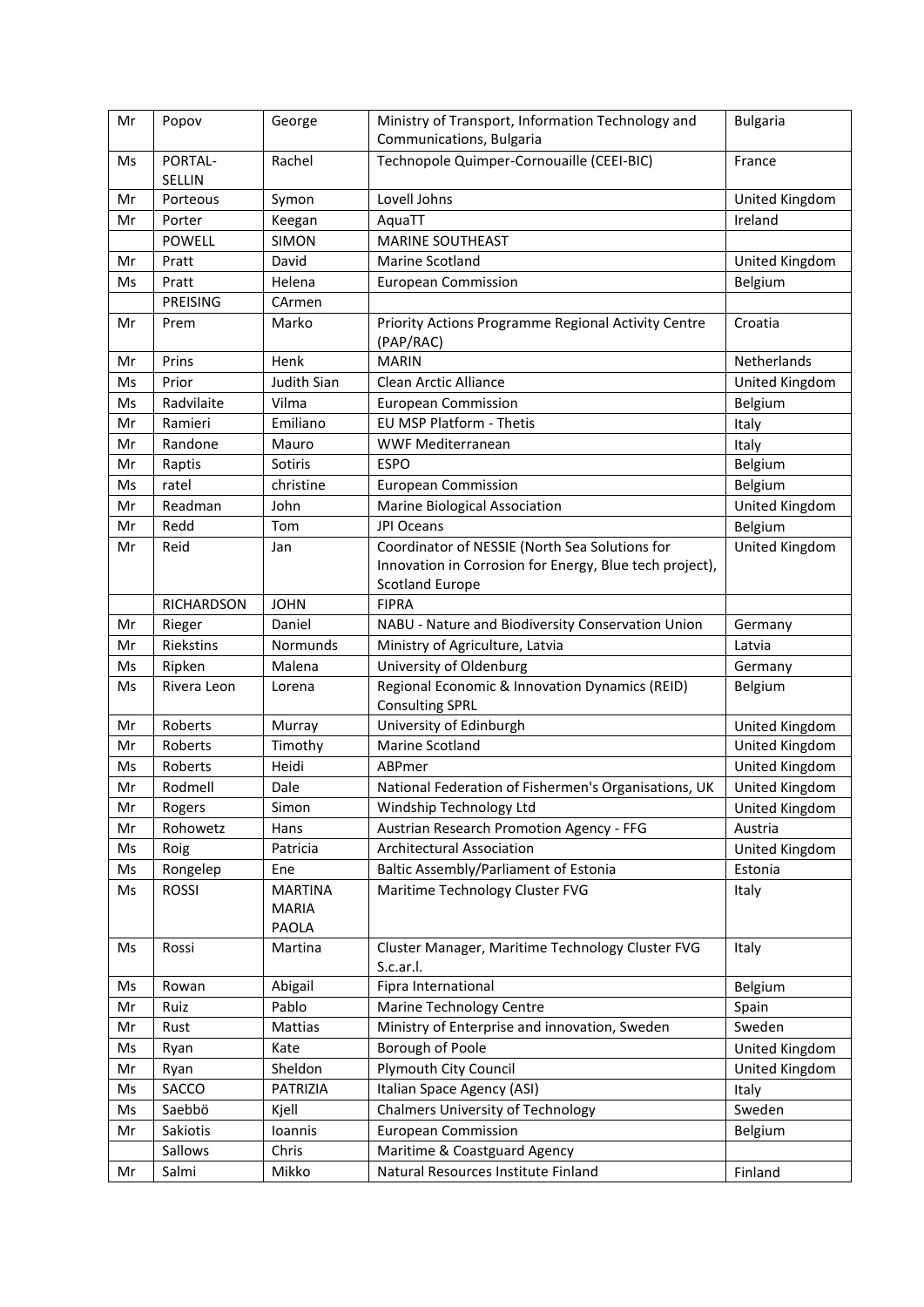| Mr | Salter         | Edward     | MarineSpace Ltd                                       | United Kingdom  |
|----|----------------|------------|-------------------------------------------------------|-----------------|
| Ms | Sánchez        | Natividad  | Oceana                                                | Spain           |
| Ms | Sannino        | Valentina  | COGEA                                                 | Italy           |
| Ms | Santoro        | Francesca  | <b>UNESCO</b>                                         | Italy           |
| Mr | Saunders       | John       | Sea Traffic Management Validation Project             | United Kingdom  |
| Mr | Savage         | John       | QinetiQ                                               | United Kingdom  |
| Mr | Savolainen     | Ossi       | Helsinki-Uusimaa Region, Uusimaa Regional Council     | Finland         |
| Ms | Savova-        | Tatyana    | Ministry of Transport, Information Technology and     | <b>Bulgaria</b> |
|    | Pavlova        |            | Communications, Bulgaria                              |                 |
| Ms | Saxton-van     | Lucie      | <b>Stichting STC-Group</b>                            | Netherlands     |
|    | Dam van Isselt |            |                                                       |                 |
| Mr | Scheffler      | Ulrich     | Federal Maritime and Hydrographic Agency, Germany     | Germany         |
| Mr | Schembri       | Franco     | Malta Marittima Agency                                | Malta           |
| Ms | Schleiff       | Silke      | TUTECH INNOVATION GMBH                                | Germany         |
| Ms | Schmal         | Yolanda    | Province of Noord-Holland                             | Netherlands     |
| Ms | Schneider      | Polyxeni   | <b>XPRO Consulting Limited</b>                        | Cyprus          |
| Mr | Schultze       | Claus      | <b>European Commission</b>                            | Belgium         |
| Ms | Schultz-       | Angela     | s.Pro GmbH / SUBMARINER                               | Germany         |
|    | Zehden         |            |                                                       |                 |
| Mr | Schupp         | Maximilian | Alfred-Wegener Institut                               | Germany         |
|    |                | Felix      |                                                       |                 |
| Mr | Schwartz       | Philipp    | Interact                                              | Finland         |
| Ms | Scudder        | Natalie    | <b>MMO</b>                                            | United Kingdom  |
| Mr | Selby          | Richard    | <b>British Marine</b>                                 | United Kingdom  |
| Mr | Shanahan       | Paul       | National Maritime College of Ireland                  | Ireland         |
| Mr | Sheppard       | David      | <b>Sheppard Safety Solutions Limited</b>              | United Kingdom  |
| Mr | Šimkovič       | Jakub      | Slovak Centre of Scientific and Technical Information | Slovakia        |
| Ms | Simpson        | Katherine  | University of Edinburgh                               | United Kingdom  |
| Ms | Sirola         | Maija      | <b>BONUS</b>                                          | Finland         |
| Mr | Sirros         | Christos   | Quebec Government Office in London                    | United Kingdom  |
| Mr | Siwe           | Ulf        | <b>STM Valifation</b>                                 | Sweden          |
| Mr | Skugstad       | Helge      | <b>Austevoll Municipality</b>                         | Norway          |
| Ms | Skwara         | Sylwia     | Pomorskie Regional EU Office in Brussels              | Belgium         |
| Ms | Smyth          | Marcella   | Perm Rep of Ireland                                   | Belgium         |
| Mr | Spennati       | Stefano    | Senior Advisor Transport Policies, Confcommercio      | Belgium         |
|    |                |            | Imprese per l'Italia                                  |                 |
| Ms | Stalmokaite    | Igne       | Södertörn University                                  | Sweden          |
| Ms | Stavnes        | Camilla    | North Sea Commission                                  | Norway          |
| Mr | Stephane       | Mazurais   | Region Normandie - Winds & Tides project              | France          |
| Mr | Stewart        | Jim        | Poole Harbour Commissioners                           | United Kingdom  |
| Ms | Sticenko       | Ingrīda    | <b>Baltic Assembly</b>                                | Latvia          |
| Ms | Stockill       | Joanna     | Marine Management Organisation                        | United Kingdom  |
| Ms | Stockwell      | Susan      | Nereus Alarms Ltd                                     | United Kingdom  |
| Mr | Stokes         | Lee        | BC Media "Thallatta" magazine                         | United Kingdom  |
| Mr | Stone          | Gwilym     | Maritime & Coastguard Agency                          | United Kingdom  |
| Mr | St-Onge        | Guillaume  | Réseau Québec maritime                                | Canada          |
| Mr | Stooker        | Wim        | Province of Noord-Holland                             | Netherlands     |
| Ms | Stroobant      | Mascha     | Distretto Ligure delle Tecnologie Marine              | Italy           |
| Mr | Stubbe         | Wim        | AG Haven Oostende                                     | Belgium         |
| Ms | Stuckey        | Julia      | South Coast Marine Cluster                            | United Kingdom  |
| Mr | Sugar          | Robert     | Urban Hawk Ltd                                        | United Kingdom  |
| Ms | Sugliani       | Charlotte  | Agence régionale Pays de la Loire                     | France          |
| Mr | Sutcliffe      | Martin     | Dorset and East Devon Fisheries Local Action Group    | United Kingdom  |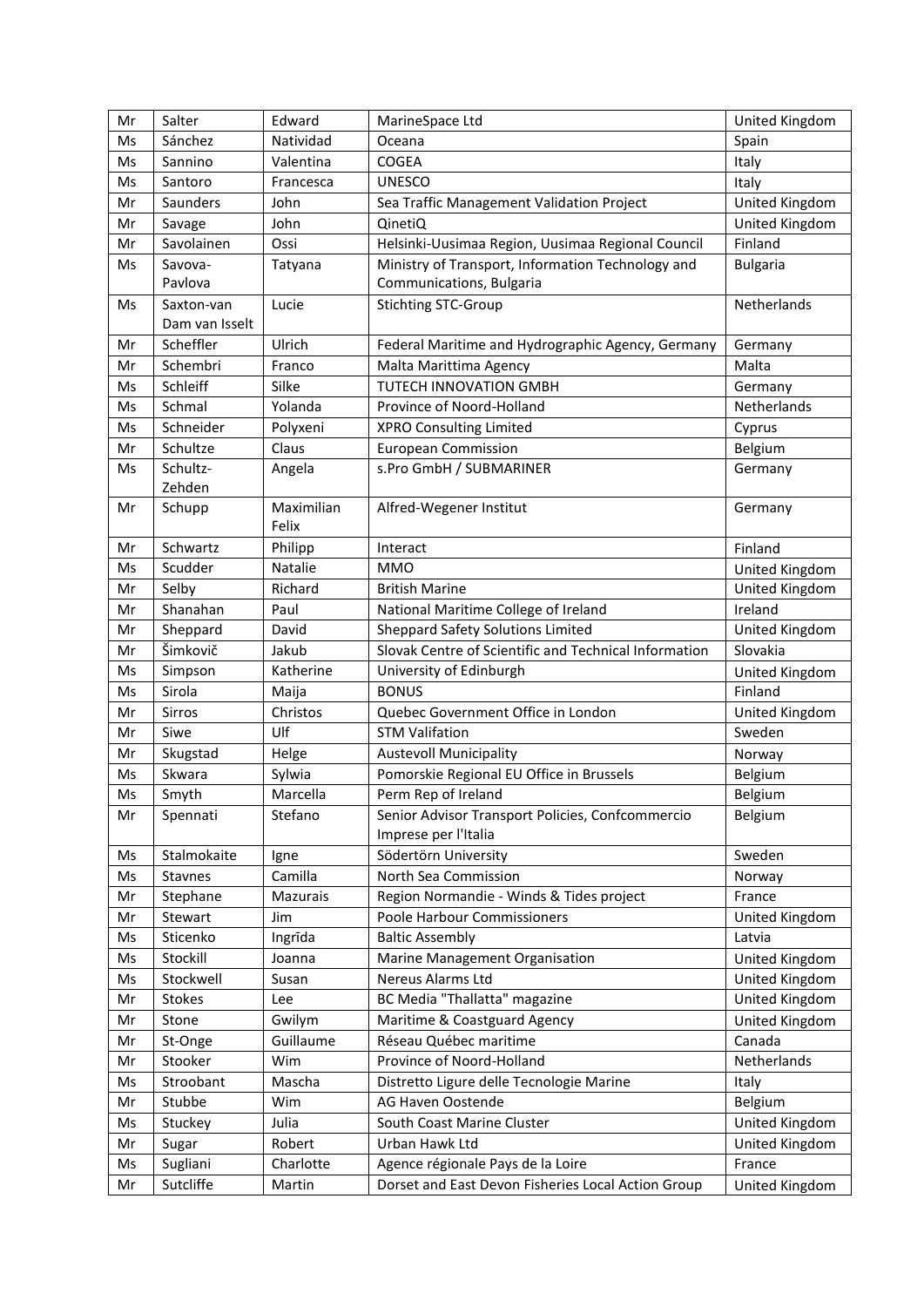| Mr | <b>TAMMINEN</b> | Janne        | Helsinki-Uusimaa Region                            | Finland              |
|----|-----------------|--------------|----------------------------------------------------|----------------------|
|    | <b>TARANGER</b> | <b>HELGA</b> | AUSTEVOLL MUNICIPALITY - BLUE FUTURE               |                      |
|    | <b>RABBEN</b>   |              |                                                    | Norway               |
| Mr | <b>Tavares</b>  | Francisco    | Regional Government of the Azores                  | Portugal             |
| Mr | Taylor          | Alec         | WWF-UK                                             | United Kingdom       |
| Ms | Teague          | Linda        | European Parliament                                | United Kingdom       |
| Ms | Teege           | Silja        | Sea Teach S.L.                                     | Spain                |
| Ms | <b>TEGAS</b>    | VALENTINA    | <b>APRE</b>                                        | Italy                |
| Ms | Terva           | Johanna      | Finnish Border Guard                               | Finland              |
| Mr | Thiele          | Torsten      | <b>Global Ocean Trust</b>                          | United Kingdom       |
| Mr | Thijsse         | Peter        | <b>MARIS</b>                                       | Netherlands          |
| Mr | Thodey          | Alan         | Aberon Bulgaria                                    | <b>United States</b> |
|    | <b>THORN</b>    | <b>AIDAN</b> | NATIONAL OCEANOGRAPHY CENTRE                       |                      |
| Mr | Thorsnes        | Terje        | Geological Survey of Norway                        | Norway               |
| Mr | Tikanmäki       | Ilkka        | Finnish Border Guard                               | Finland              |
| Mr | Todd            | Steve        | National Union of Rail, Maritime & Transport       | United Kingdom       |
|    |                 |              | Workers, UK                                        |                      |
| Mr | Tremblay        | Frederic     | Quebec Government Office in London                 | United Kingdom       |
| Mr | Trendafilov     | Ivaylo       | <b>Burgas Municipality</b>                         | <b>Bulgaria</b>      |
| Ms | Trokanova       | Lucie        | NEEMO - LIFE programme External Communications     |                      |
|    |                 |              | Team                                               | Belgium              |
| Mr | Tuddenham       | Peter        | <b>CoExploration Limited</b>                       | <b>United States</b> |
| Mr | Tudor           | David        | The Crown Estate                                   | United Kingdom       |
| Mr | Tuffs           | Richard      | ERRIN, European Regions Research and Innovation    | Belgium              |
|    |                 |              | Network                                            |                      |
| Mr | <b>Tuffs</b>    | Richard      | ERRIN, European Regions Research and Innovation    | Belgium              |
|    |                 |              | Network                                            |                      |
| Mr | Turek           | Zbigniew     | <b>National Contact Point</b>                      | Poland               |
| Mr | Turner          | Phillip      | Seascape Consultants Ltd                           | United Kingdom       |
| Ms | <b>TURPAULT</b> | Anaïs        | Pôle Mer Bretagne Atlantique                       | France               |
| Mr | Tveit           | John         | <b>Blue Future Austevoll</b>                       | Norway               |
| Mr | Uytendaal       | Arjen        | Nederland Maritiem Land / Maritime by Holland      | Netherlands          |
| Ms | Vaitkeviciene   | Viktorija    | Klaipeda University, Open Access Centre for Marine | Lithuania            |
|    |                 |              | Research                                           |                      |
| Mr | Valentini       | Stefano      | ASTER S.Cons.p.a                                   | Italy                |
| Ms | van der         | Gro I.       | Institute of Marine Research/IMBeR                 | Norway               |
|    | Meeren          |              |                                                    |                      |
| Mr | van Elk         | Arjen        | Damen Shipyards                                    | Netherlands          |
| Mr | van Hylckama    | Niklaas      | Netherlands Chamber of Commerce / Enterprise       | Netherlands          |
|    | Vlieg           |              | Europe Network NL                                  |                      |
| Ms | Van             | Katrien      | Flemish Government, Dep. Mobility and Public       | Belgium              |
|    | Meerbeeck       |              | Works, Maritime Policy                             |                      |
| Ms | van Vilsteren   | Margreet     | Good Fish Foundation                               | Netherlands          |
| Mr | Varjopuro       | Riku         | Finish Environment Institute                       | Finland              |
| Ms | Veidemane       | Elina        | <b>VASAB Secretariat</b>                           | Latvia               |
| Mr | VELLA           | Karmenu      | <b>European Commision</b>                          | Belgium              |
| Ms | <b>VERA</b>     | JULIA        | Travelecoology                                     | Spain                |
| Ms | Vieira          | Helena       | BLUEBIO ALLIANCE/ University of Lisbon             | Portugal             |
| Ms | Vitali          | Chiara       | <b>World Animal Protection</b>                     | United Kingdom       |
| Ms | Vogt            | Fiona        | Cefas                                              | United Kingdom       |
| Mr | Vollmann        | Tommi        | SUBMARINER Network for Blue Growth EEIG            | Germany              |
| Mr | Volt            | Ivo          | Central Baltic Programme 2014-2020                 | Finland              |
| Mr | Vucāns          | Jānis        | <b>Baltic Assembly</b>                             | Latvia               |
|    |                 |              |                                                    |                      |